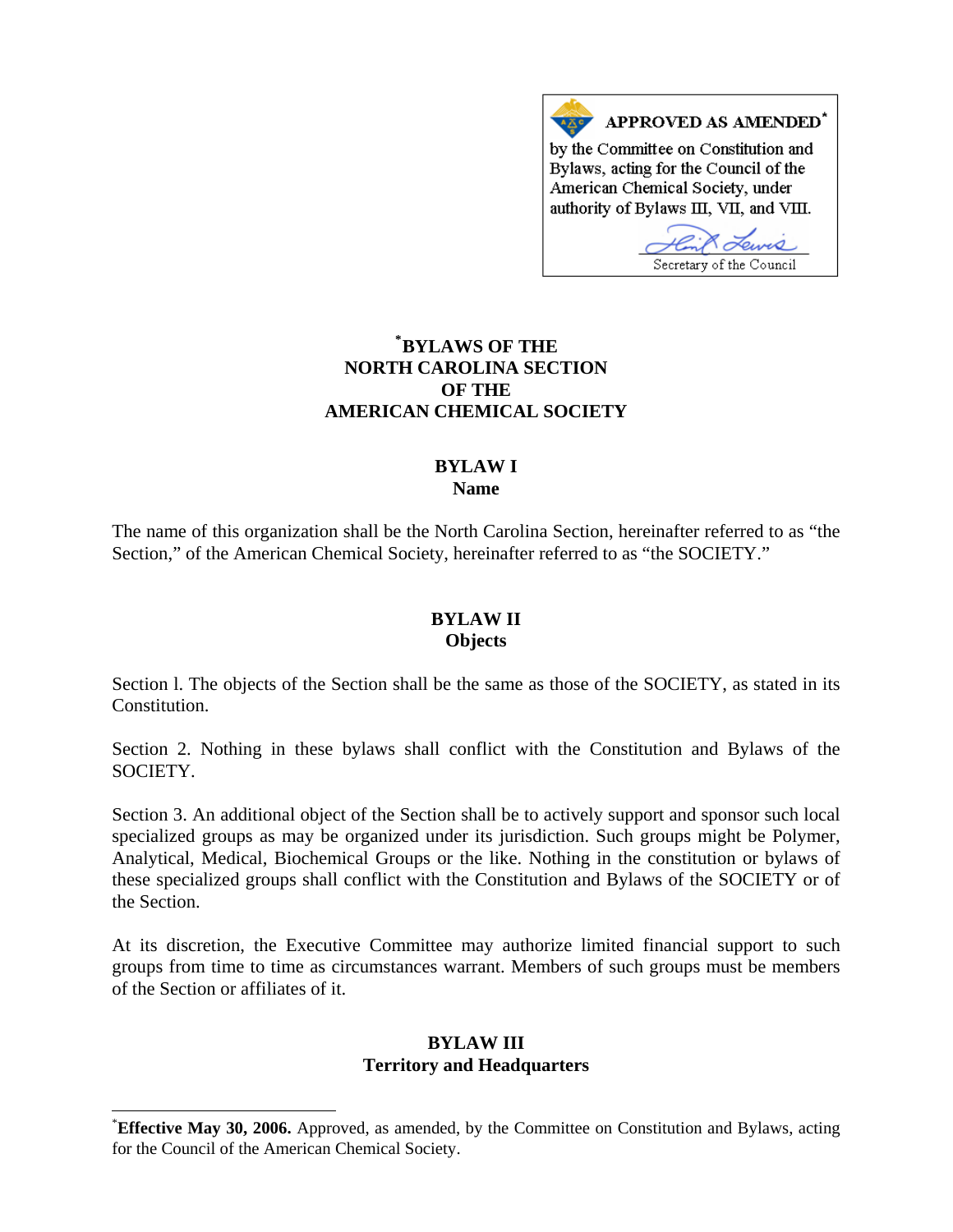The territory of the Section shall be that assigned to it by the SOCIETY.

#### **Members and Affiliates BYLAW IV**

exceptions to this rule shall be made in conformity with the Constitution and Bylaws of the SOCIETY. Section l. The rolls of the Section shall include those MEMBERS, ASSOCIATE MEMBERS, and Society Affiliates of the SOCIETY residing within the territory of the Section, provided that

Section 2. The Section may have Local Section Affiliates as authorized in the Constitution and ylaws of the SOCIETY. B

a member of the Executive Committee. ASSOCIATE MEMBERS may not hold an elective position. Section 3. MEMBERS, ASSOCIATE MEMBERS, and affiliates shall have such rights and privileges as are accorded them by the Constitution and Bylaws of the SOCIETY. Affiliates shall be entitled to all the privileges of membership in the Section, save those of voting for or holding an elective position, voting on articles of incorporation and bylaws for the Section, or serving as

### **Organization BYLAW V**

offices of Secretary and Treasurer may be combined at the discretion of the Executive Committee. Section l. The officers of the Section shall be a Chair, Chair-Elect, Secretary and Treasurer. The

Section 2. The Section shall have Councilors and Alternate Councilors as provided in the Constitution and Bylaws of the SOCIETY.

Section 3. The Executive Committee shall consist of the officers of the Section, the three immediate past Chairs, the Councilors, the Alternate Councilors, and the Editor of the *arHelium. T*

### **Manner of Election and Terms of Office BYLAW VI**

l, except the Secretary and Treasurer, who shall serve for two years. The Chair-Elect shall, upon completion of this office, succeed to the office of Chair. Section l. Elected officers of the Section shall serve for a term of one year, beginning on January

Section 2. Councilors and Alternate Councilors shall be elected for a term of three years, beginning on January l. Their terms of office shall be staggered so that approximately one-third of the Councilors and one-third of the Alternate Councilors shall be chosen at each annual election. Whenever it may become necessary to synchronize the three-year periods of office for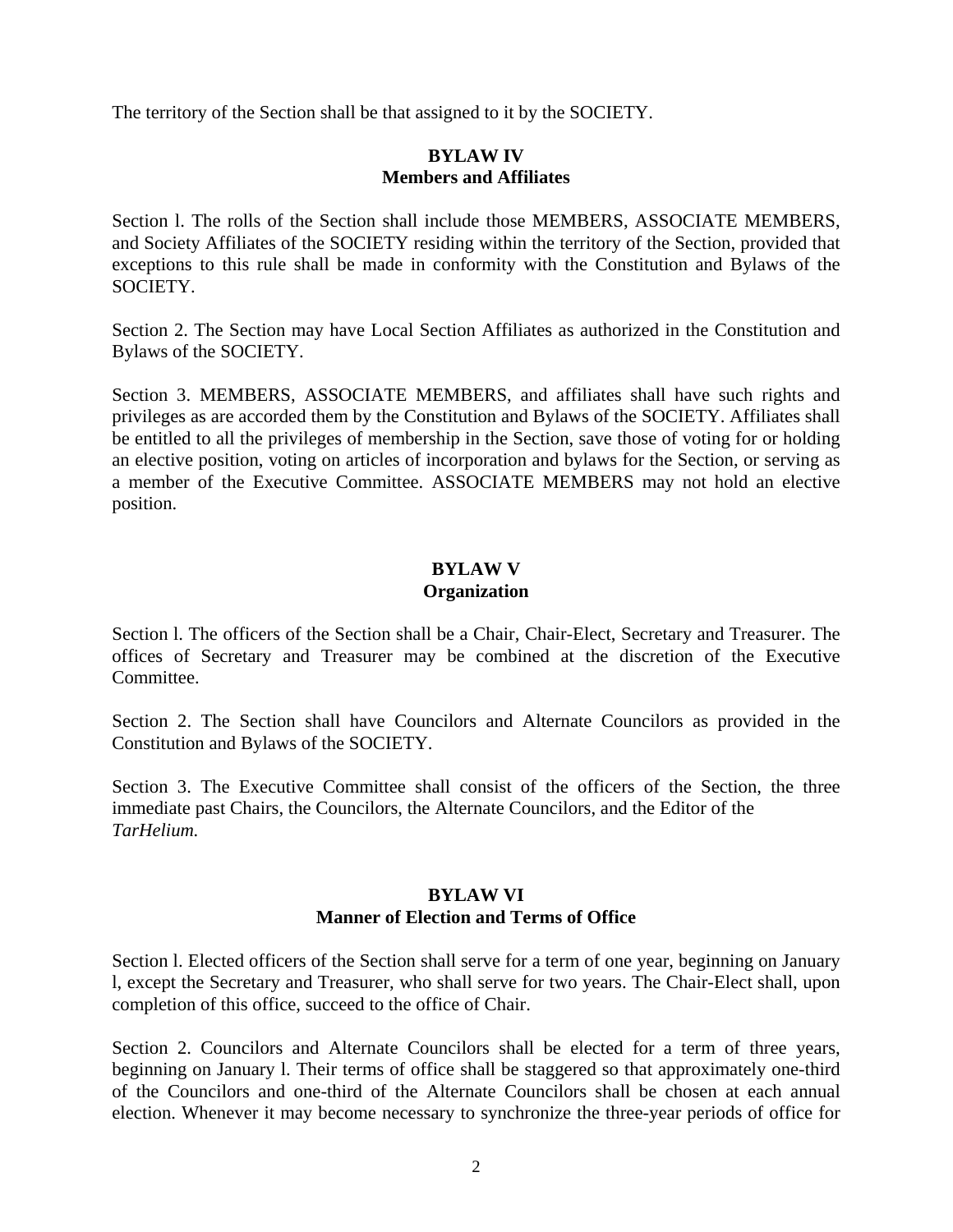Councilors and Alternate Councilors so that the number of Councilors and Alternate Councilors to be newly elected for a three-year term shall more nearly approximate one-third of the total Councilors and one-third of the Alternate Councilors respectively, the Executive Committee may designate a Councilor term to be filled at a regular election as one ending one or two years after the following January l.

of Chair-Elect is filled by such interim appointment, the Section shall elect both a Chair and Chair-Elect at its annual election. Section 3. In the event of a vacancy in the office of Chair, the Chair-Elect shall assume the added duties of the Chair for the unexpired term. All other vacancies shall be filled by the Executive Committee by interim appointment for the period up to the next annual election, at which time the Section shall choose a MEMBER to fill out the unexpired term, if any. In the event the office

Section 4. The Chair, with the advice of the Executive Committee, shall appoint the Nominating Committee consisting of a Chair and two members, not later than March of each year.

the report of the Committee. No nominee's name shall be placed on the ballot unless the nominee has stated a willingness to serve if elected. Section 5. The Nominating Committee shall nominate one or more persons for each elective position for which a vacancy will occur, and shall make a report at the October meeting of the Section. With the exception of the Chair and the Chair-Elect, the incumbent of an elective position may be renominated. Nominations from the floor or by petition are in order, following

Section 6. The officers, Councilors and Alternate Councilors shall be elected by a ballot of the members of the Section, prior to the November meeting.

In the event of a tie vote for any office, resolution shall be by vote of the members of the xecutive Committee. E

Results of elections shall be announced at the November meeting. The Secretary shall certify them to the Executive Director of the SOCIETY by December l.

### **Duties of Officers and Executive Committee BYLAW VII**

SOCIETY, an annual financial report to the Section, and the annual tax return of the Section as a nonprofit organization. Section l. The duties of the officers shall be those customarily performed by such officers, together with those responsibilities prescribed by the Constitution and Bylaws of the SOCIETY and by these bylaws, and such other duties as may be assigned from time to time by the Executive Committee. Among others, the Chair shall file the annual section narrative report to the SOCIETY each year; and the Treasurer shall file the annual financial report to the

appoint all committees authorized in these bylaws or by the Executive Committee. Section 2. The Chair of the Section shall serve as Chair of the Executive Committee and shall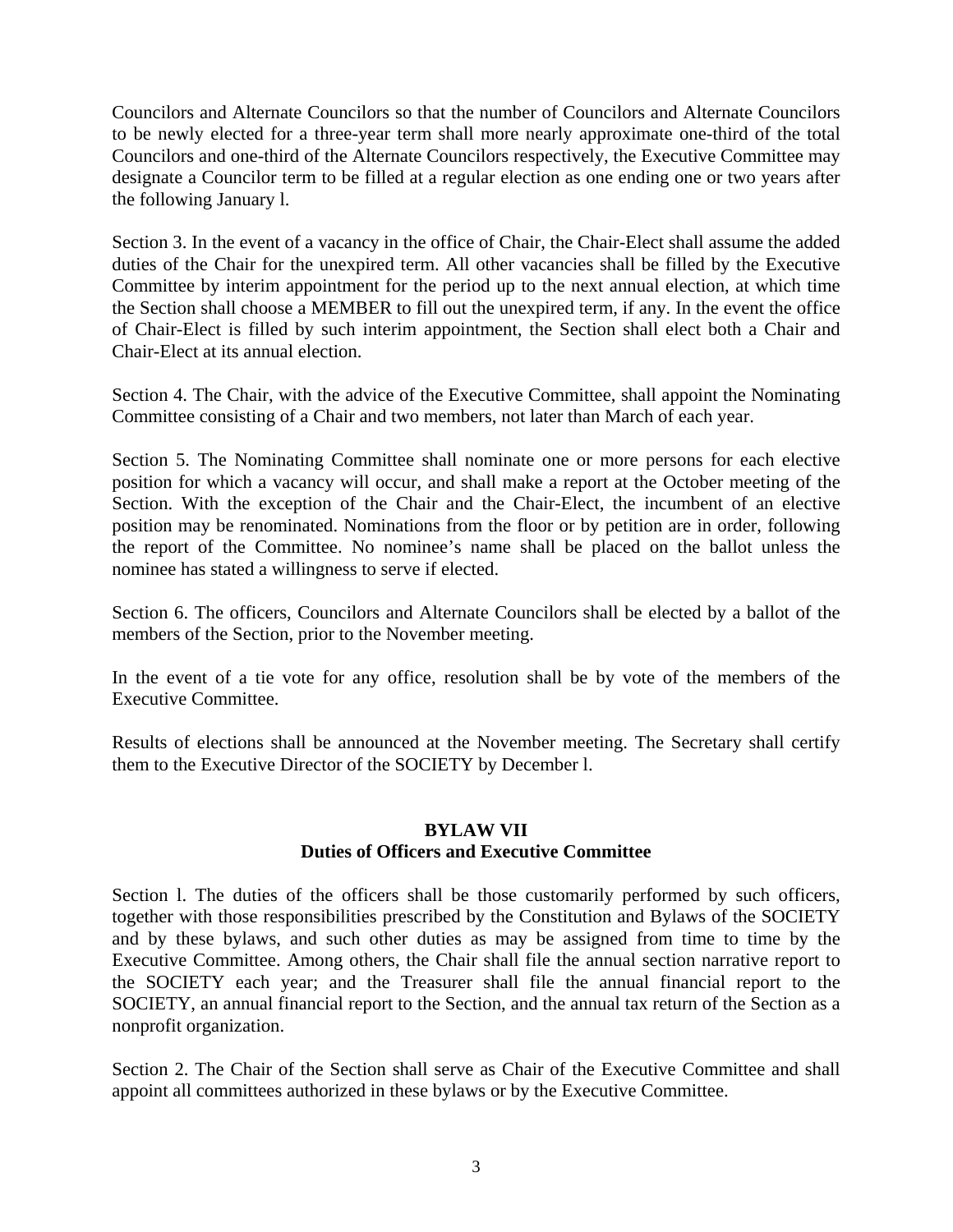Section 3. The Executive Committee shall be the governing body of the Section, and as such shall have full power to conduct, manage, and direct the business and affairs of the Section in accordance with the Constitution and Bylaws of the SOCIETY and these bylaws.

# **BYLAW VIII Committees**

Section l. The Executive Committee shall establish committees as necessary for the proper operation of the Section.

Section 2. Standing committees shall serve until dissolved by the new Chair, but in no case later than March l of the new chair's term, unless reappointed by the new Chair.

Section 3. The standing committees of the Section shall at least include the following: Nominating Committee, Awards Committee, and Budget Committee.

### **BYLAW IX Meetings**

Section l. The Section shall hold regular meetings at places and times designated by the Executive Committee.

Section 2. The Section may hold special meetings at the call of the Executive Committee or at the written request of fifteen members of the Section. The notices of special meetings shall state the exact nature of the business to be considered, and no other business shall be transacted at such meetings.

Section 3. Due notice of all meetings shall be sent to each member and affiliate of the Section. A quorum for transaction of business at a Section meeting shall consist of the larger of fifteen or 1% of the members of the Section. No business shall be transacted in the absence of a quorum.

Section 4. The Section shall endeavor to hold one of its regular meetings each year jointly with the North Carolina Academy of Science, so far as this is practical, and in any case, whenever the North Carolina Academy of Science meeting is within the limits of the Section.

#### **BYLAW X Finances**

Section l. All members and Society Affiliates assigned to the Section may be assessed annual local section dues. The amount of such dues shall be set by the Executive Committee of the Section, provided, however, that any change in dues must be approved by the Section members by ballot to be completed no later than March l of the year preceding the dues year. Forty-five days shall be allowed from the day of the ballots distribution to the deadline for their receipt by the Secretary and this interval shall include at least one Section meeting at which the proposed